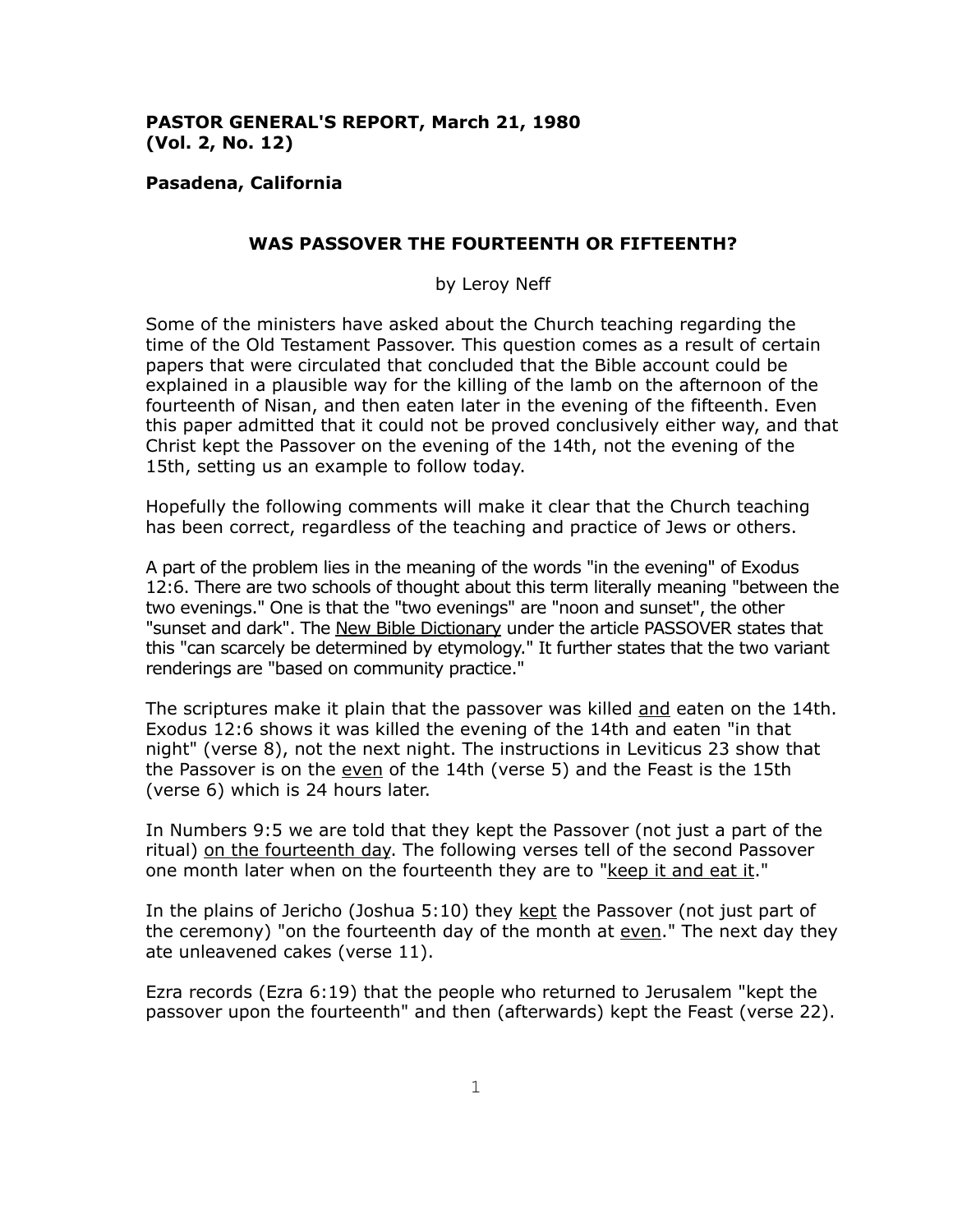These texts should make it clear that the Passover sacrifice was originally killed and eaten on or during the 14th and then the Feast was celebrated during the 15th, 24 hours later, regardless of later practice or interpretation.

### **OFFICIAL RULING ON PASSOVER**

By Herbert W. Armstrong

It is difficult for me to understand why some ministers (probably no longer with the Church) should be mixed up about whether the Passover was on the 14th or the 15th of Abib (or Nisan).

As Mr. Neff states in the preceding, "certain papers were circulated that concluded that the Bible account could be explained in a plausible way" to mislead the Church.

First, let's get settled once and for all: HOW HAS JESUS CHRIST, THE HEAD OF THE CHURCH, ALWAYS PUT HIS TEACHINGS AND DOCTRINES INTO GOD'S CHURCH? Search the book of Acts. Search the writings of Paul. The Church always, from the beginning, received its teachings, doctrines and practices FROM THE APOSTLES! And where did the Apostles obtain these teachings? Direct from Jesus Christ who taught them IN PERSON. Jesus was the PERSONAL Word of God. The Bible is the WRITTEN Word of God--the same teachings and truths precisely. Some of the teachings and practices injected into the Church were obtained by the Apostles from the PROPHETS. The Church is founded on the Apostles and Prophets, Jesus Christ being chief cornerstone. ALL official teaching, doctrine, and practice in God's Church today has been put in the Church by Jesus Christ THROUGH HIS CHOSEN APOSTLE!

God says He is a jealous God. That is, He does not allow any other to usurp His place or authority! Each of you ministers should feel the same way about anyone else jerking the rug out from under you or usurping, without authority, your place. I feel that way about the Apostleship Jesus Christ has conferred on me.

Now let me, once and for all, take space to MAKE CRYSTAL CLEAR the truth about whether the Passover is on the 14th or the 15th. UNDERSTAND this! Teach it to your congregations!

The children of Israel were slaves in Egypt, living in the sector of Goshen. Through Moses God was about to deliver them from that slavery and lead them out of it. You and I have been in slavery to SIN. It has been God's purpose to lead us out of it into the FREEDOM of God's righteousness!

Through Moses and Aaron, God had sent a number of plagues on Egypt. He took their various objects of worship and turned them into plagues that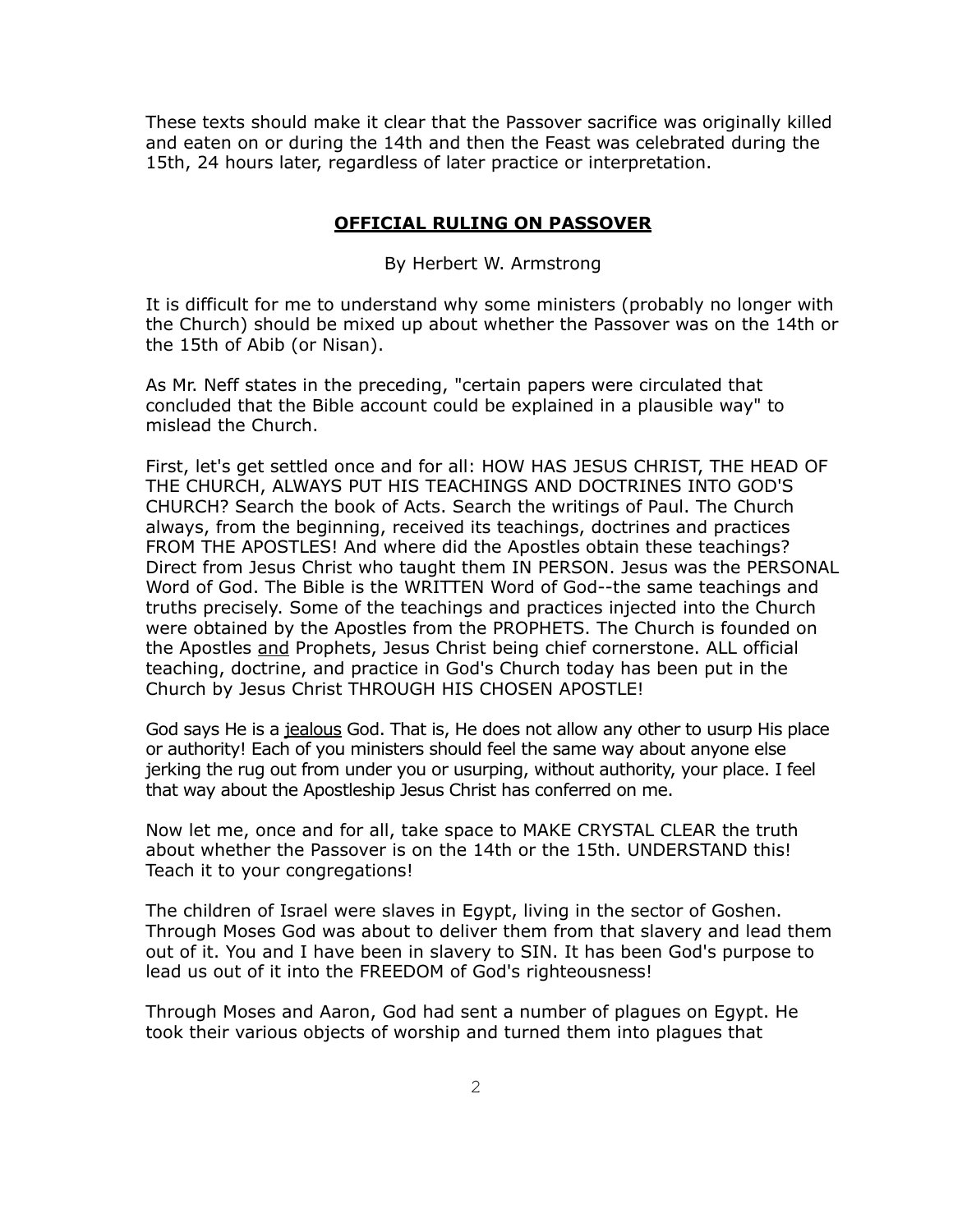tormented the Egyptians. In God's LOVE for the Egyptians, He was showing them that their false gods were enemies, not benefactors!

Finally there was one last plague. God would strike dead the firstborn in each household. He gave instructions to the Israelites that at even (between the two evenings – "dusk," American Jewish translation) on the 14th of Nisan they were to kill a lamb. This lamb was a type of Christ, to be slain for our sins.

They were to take the lamb on the 10th day of Nisan (Exodus 12:3). They were to "keep it up until the fourteenth day of the same month" (verse 6) and "kill it in the evening" (between the two evenings, Margin--verse 6). Now was this the late afternoon near the end of the 14th day, or between sunset and dark (dusk) at the beginning? The following Scriptures make this abundantly CLEAR for those willing to receive GOD'S TRUTH!

Next, verse 7, they were to strike the lamb's blood on the two sideposts and upper doorpost of each house.

That night the death angel was to come by striking dead the firstborn in all Egypt except where the blood was on the housefront. The angel was to "PASS OVER" all those houses protected by this blood.

They were to eat the roast lamb that night with bitter herbs and unleavened bread. They were to eat it with staff in hand and prepared to flee.

Nothing was to remain until the morning (daylight), yet in the morning they were still there, for then they were to burn what remained with fire (verse 10). Again (NOTE CAREFULLY! on that night none of the Israelites were to go outside his house: "and none of you shall go out of the door of his house until the morning" (verse 22).

IF, as some would TWIST God's sacred Word, they killed the lamb late afternoon near the end of the 14th day, then they were to remain in their houses all the night of the 15th, until morning, and in the morning burn what was left of the lamb. HOW, then, could they have gone out of Egypt on the 15th of Nisan (or Abib) BY NIGHT? "For in the month of Abib the LORD thy God brought thee forth out of Egypt BY NIGHT" (Deut. 16:1).

Notice Numbers 33:3: "They departed from Rameses in the first month, on the fifteenth day of the first month; on the morrow after the passover the children of Israel went out with a high hand in the sight of all the Egyptians."

They went out of Egypt on the morrow after the Passover, on the 15th, and BY NIGHT!

Put this together. At dusk, the beginning of the 14th, they killed the lamb and sprinkled its blood on the doorposts outside their houses. They remained in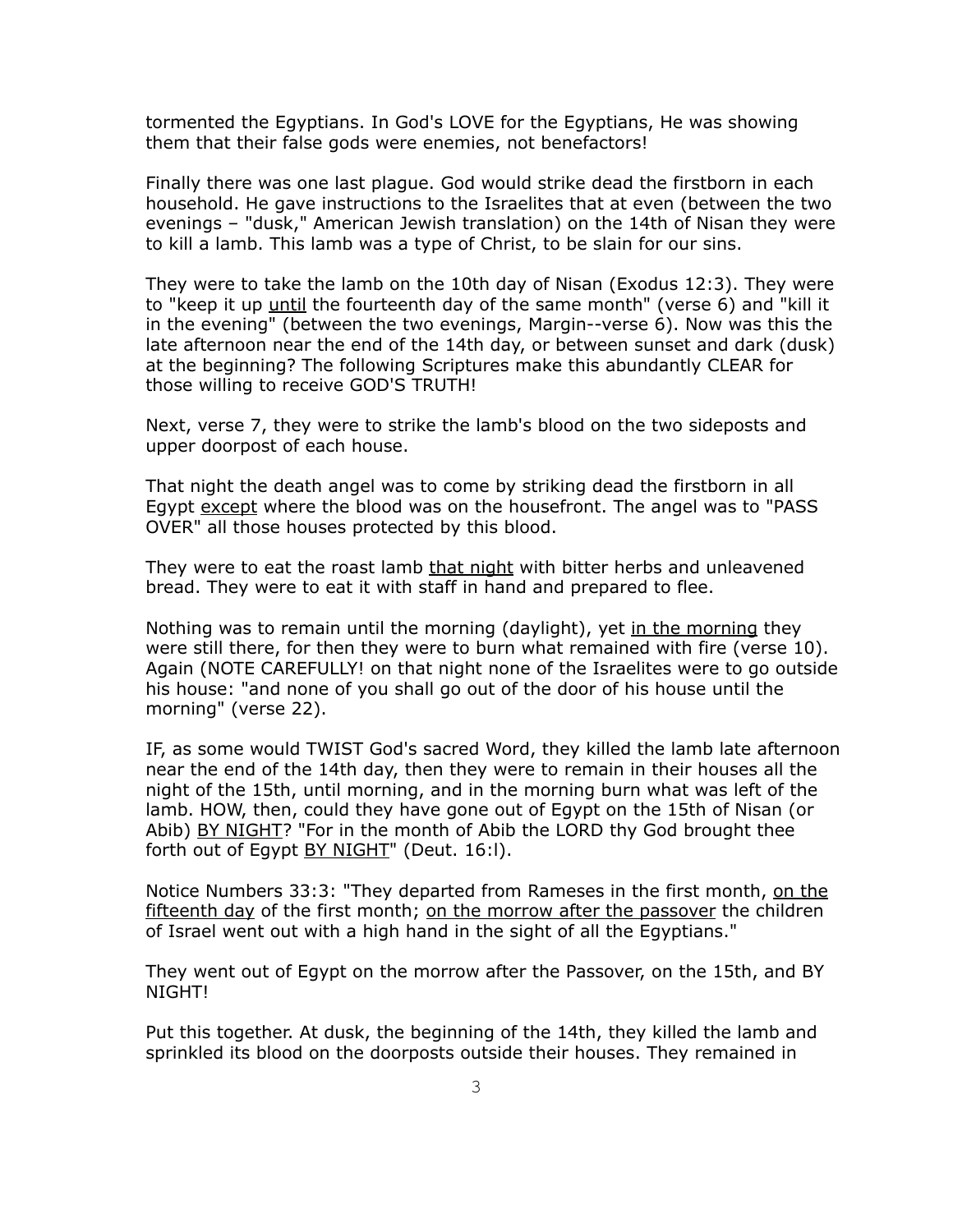their houses all that night. Their only protection was remaining IN THE HOUSE WHERE THE BLOOD was sprinkled on the outside door. They DID NOT DEPART FROM EGYPT ON THE SAME NIGHT THEY KILLED THE PASSOVER! ! **[Editor:** Note Exodus 12:29 clearly says "the Lord smote all the firstborn in the land of Egypt" at MIDNIGHT!].

Next morning, daylight of the 14th, they burned the leavings of the lamb, then spoiled the Egyptians, gathering their gold and silver. Then that night, after sunset, beginning of the 15th, the morrow after the Passover, they started out of Egypt BY NIGHT!

Notice Numbers  $28:16-17$ : "And in the fourteenth day of the first month is the passover of the LORD. And  $\overline{in}$  (not after) the fifteenth day of this month is the feast: seven days shall unleavened bread be eaten."

Now to the New Testament.

Obviously it was IMPOSSIBLE for Jesus to be crucified at dusk on the beginning of the 14th day of Abib and also take the Passover--when He changed it into the NEW Testament Passover--at one and the same time. So Jesus took the Passover, INSTITUTING AND SETTING THE TIME OF THE NEW TESTAMENT PASSOVER on the evening of the 14th--same time the lamb had been killed in ancient Israel--but the ROMANS crucified Him in the afternoon of the same 14th day. It was the ROMANS who did their part (crucifying) at a different time of day. But Jesus instituted the New Testament Passover at the precise time of day we take the Passover today.

But by that time the Jews had begun to call the seven days of unleavened bread by the name "Passover."

Jesus had sent disciples to prepare the Passover. "Now when the even (dusk) was come, he sat down with the twelve" (Matt. 26:20).

Now Mark 14:l-2: "After two days was (omitting uninspired italicized words) the passover, and of unleavened bread; and the chief priests and the scribes sought how they might take Him by craft, and put him to death. But they said, 'Not on the feast day [annual holy day--Abib 15] lest there be an uproar of the people.'"

So notice, Jesus was not to be taken and crucified on the annual holy day, the 15th.

Now notice Luke's account. "Then came the day of Unleavened Bread, on which the passover lamb had to be sacrificed" (Luke 22:7, RSV). It does not say "Feast of Unleavened Bread" but "day" of unleavened bread. Unleavened bread was to be used at Passover, but unleavened bread was NOT to be removed from the house until during the next day--the "preparation" day before the annual Sabbath.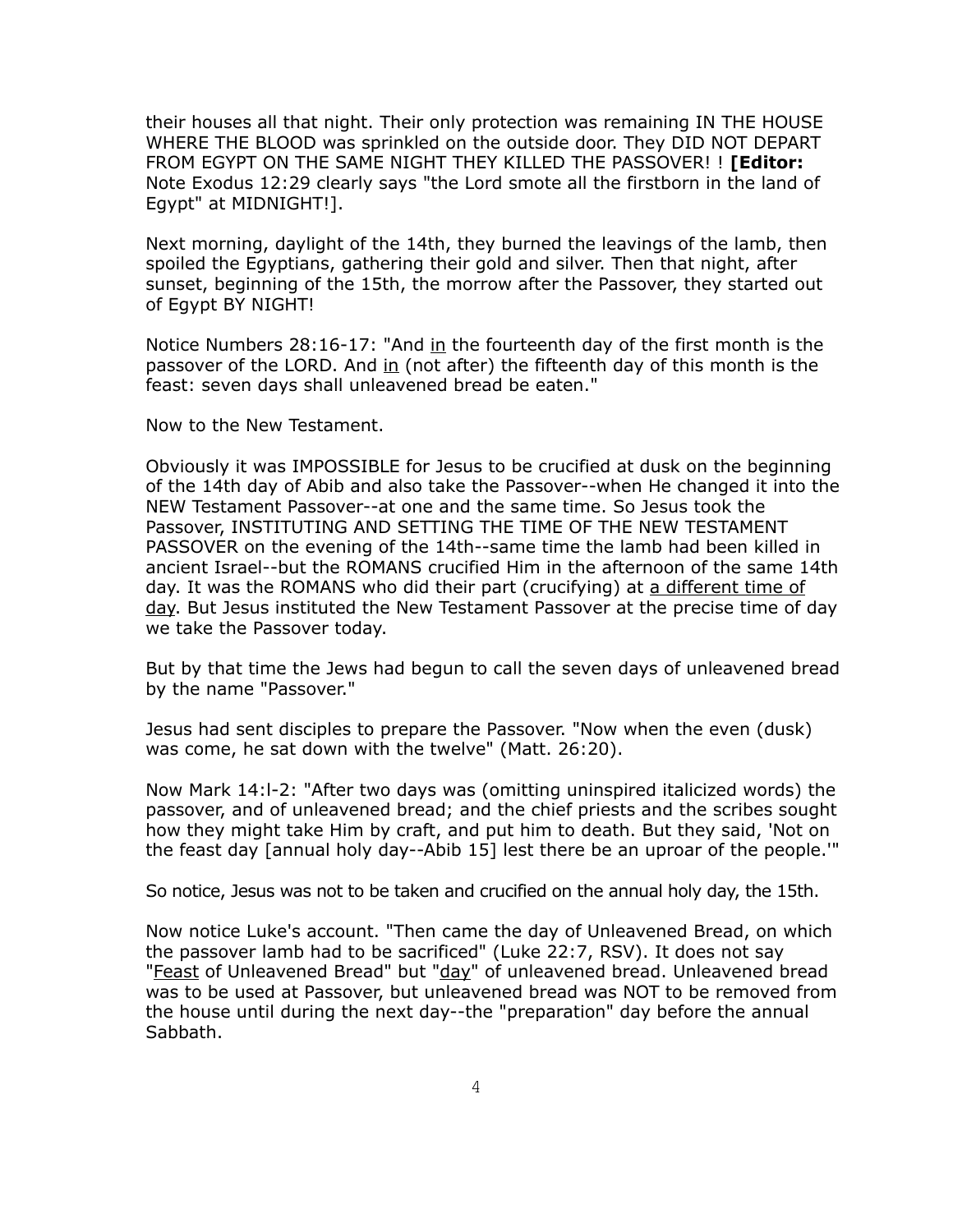And when the hour was come, Jesus sat down with the disciples. At this last Passover they partook of roast lamb and a meal. But after that, same evening, Jesus introduced the NEW TESTAMENT service of the bread and wine.

After this Passover, beginning of the 14th, after sunset, Jesus and the disciples went outside. Later that night the bloodthirsty men, headed by Judas Iscariot, came and seized Jesus.

All through that night – the  $14<sup>th</sup>$  – the night before the annual Sabbath, they took Jesus to be tried before one judge and another. Finally, by daylight, still the 14th, Jesus was brought before Pilate. Unbelieving Jews cried out for His crucifixion.

Finally that morning, the 14th, Jesus was scourged, beaten severely with stripes, then ordered to carry his own cross to Golgotha outside the city wall. He was crucified at about 9 a.m. He died at about 3 p.m. Joseph of Arimathaea took His dead body. His own new and unfinished tomb was directly below Golgotha. He had to hasten to have the body properly prepared and buried before the holy day came on at sunset.

I think this sets the record straight. The Passover, officially, is the eve of the 14th day – the night before the preparation day for the annual holy day which comes on at sunset.

God commands us through Paul that we all speak the same thing (1 Cor. 1:10), that there be no divisions among us!

Judaism today keeps ONLY the Feast. They reject Christ, so could not celebrate the memorial of His death. But they call it "Passover."

=====================

# **EDITORIAL ADDITION:**

### **FURTHER EVIDENCE IS IN THE WRITING OF THE APOSTLE PAUL**

When Paul was instructing the Corinthians about keeping the New Testament Passover, he wrote:

 11:23: For I have received of the Lord that which also I delivered unto you, That the Lord Jesus **the same night in which he was betrayed** took bread:

What night was that? Christ was betrayed on the first part of the 14th, that is, the first evening into the night!